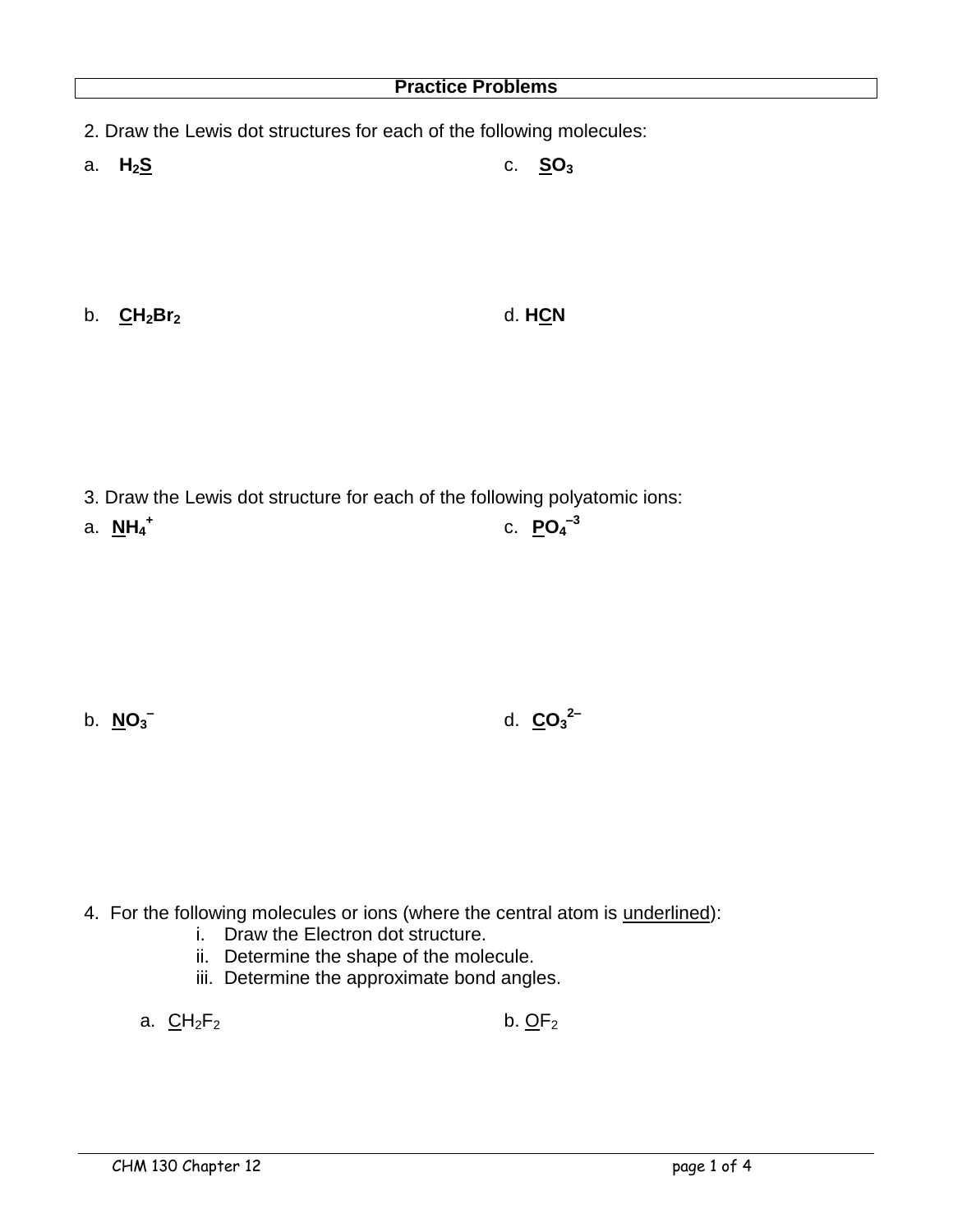$c.$  phosphite ion,  $PO_3^{-3}$ 

## 5. For each of the bonds below:

- i. Use delta notation ( $\delta$  and  $\delta$ <sup>-</sup>) to indicate which atom is more electronegative, and
- ii. Use an arrow to point from the less electronegative atom to the more electronegative atom.

| $C - C1$ | $N - Q$ | $H - O$ |
|----------|---------|---------|
|          |         |         |

6. Identify the type of bond described for each of the following as ionic, polar covalent, nonpolar covalent, or metallic.

| i. The C-O bonds in $CO2$ . | iv. The C–C bonds in $C_3H_8$ |
|-----------------------------|-------------------------------|
| ii. The bonds in $F_2$ .    | v. The bonds in Ba.           |
| iii. The bonds in $K_2O$ .  | vi. The bonds in $H_2O$ .     |

7. Determine whether the following five molecules are polar or nonpolar:

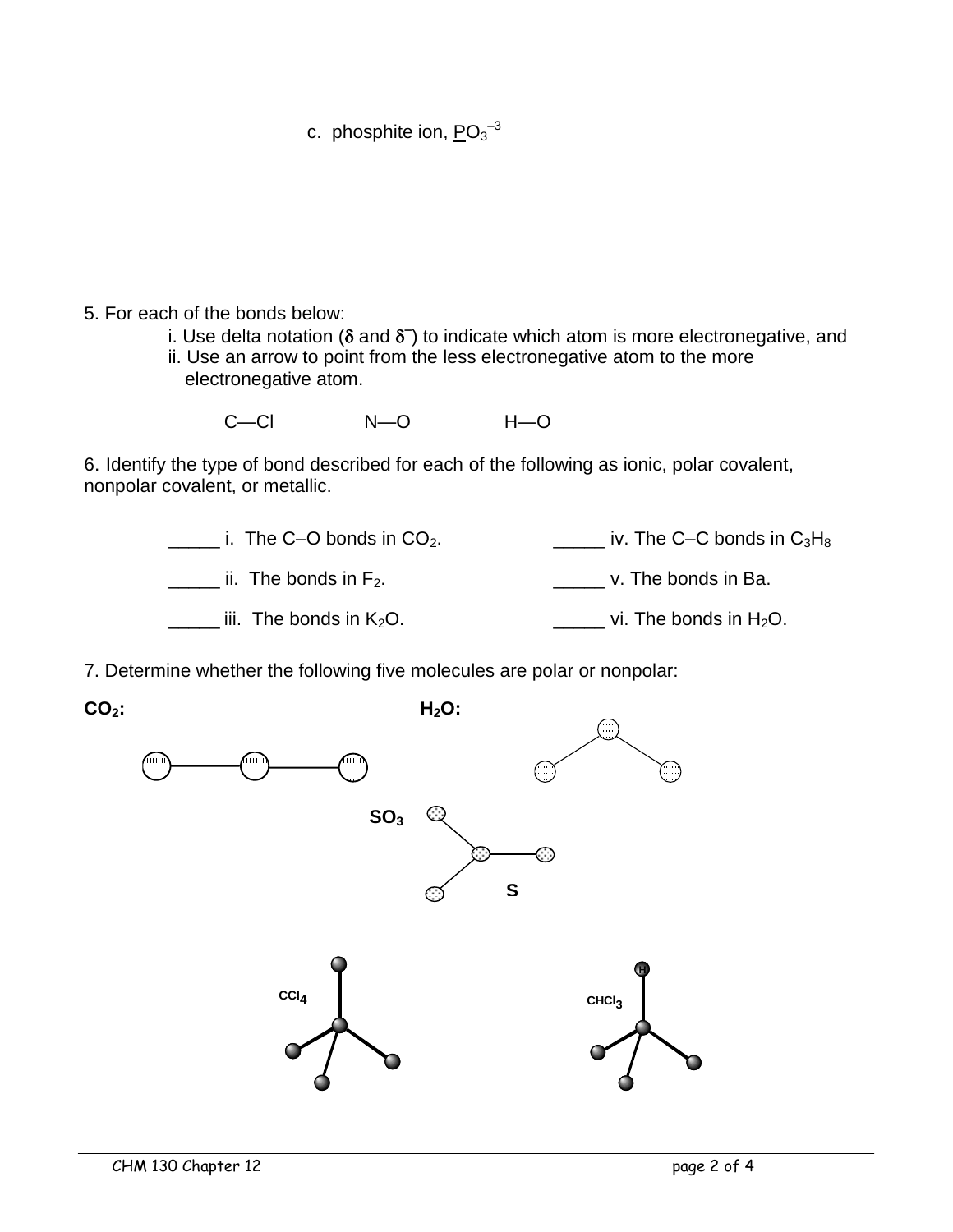



2.